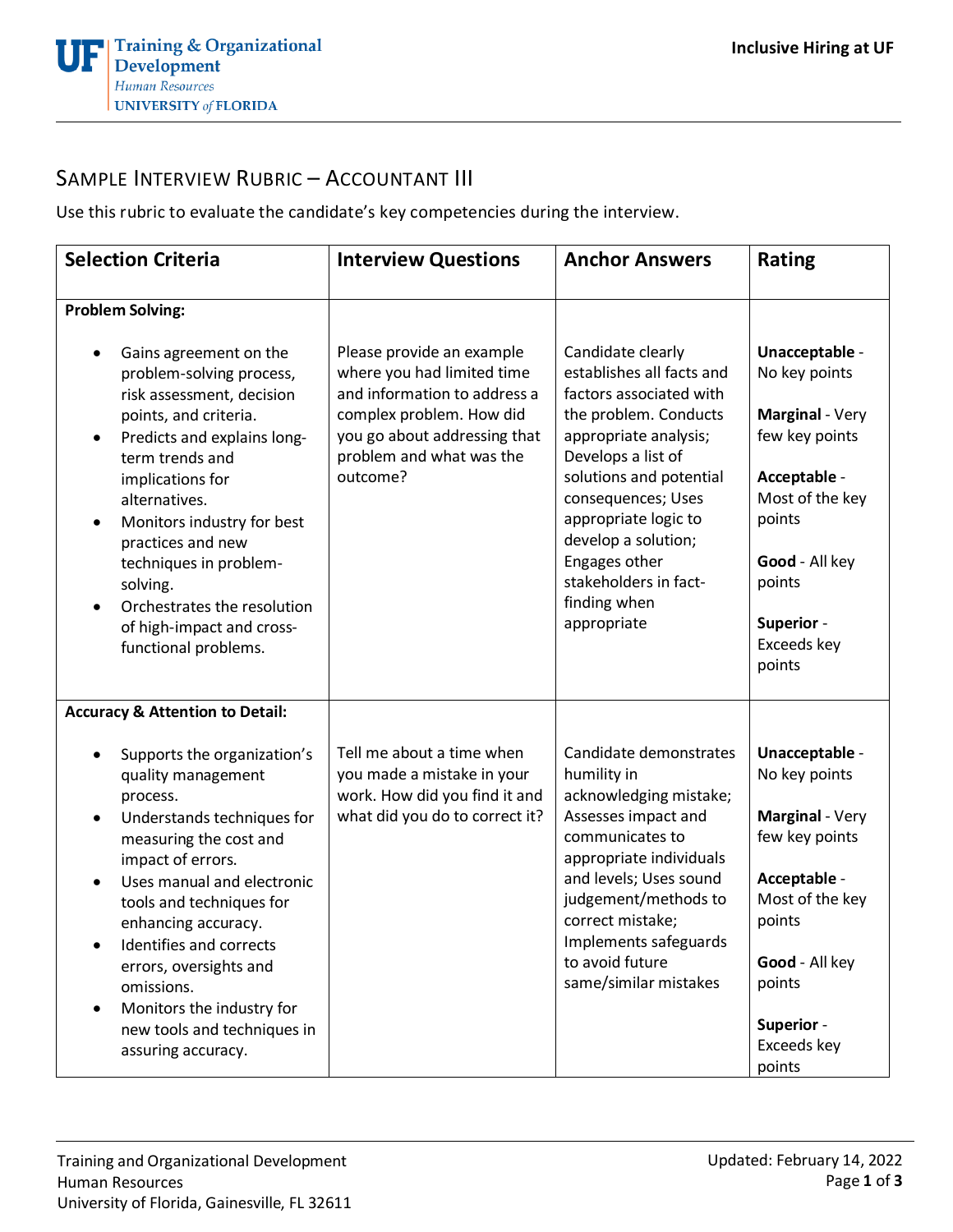| <b>Commitment to Diversity:</b>                                                                                                                                                                                                                                                                                                                                                                                                                                   |                                                                                                                                                                                         |                                                                                                                                                                                                                              |                                                                                                                                                                                      |
|-------------------------------------------------------------------------------------------------------------------------------------------------------------------------------------------------------------------------------------------------------------------------------------------------------------------------------------------------------------------------------------------------------------------------------------------------------------------|-----------------------------------------------------------------------------------------------------------------------------------------------------------------------------------------|------------------------------------------------------------------------------------------------------------------------------------------------------------------------------------------------------------------------------|--------------------------------------------------------------------------------------------------------------------------------------------------------------------------------------|
| Sees the value of cultural,<br>ethnic, gender, and other<br>individual differences in<br>people.<br>Seeks different points of<br>$\bullet$<br>view and leverages diverse<br>perspectives in group<br>processes and decision-<br>making.<br>Listens to and objectively<br>considers the ideas/input of<br>others. Respects the talents<br>and contributions of all<br>individuals.                                                                                 | Provide an example of steps<br>you've taken in your current<br>or previous position to create<br>an inclusive work<br>environment. What were the<br>outcomes of your actions?           | Candidate demonstrates<br>an understanding and<br>acceptance of equity,<br>inclusion, and diversity<br>concepts; shows respect<br>for people and their<br>differences; works to<br>understand the<br>perspectives of others. | Unacceptable -<br>No key points<br>Marginal - Very<br>few key points<br>Acceptable -<br>Most of the key<br>points<br>Good - All key<br>points<br>Superior -<br>Exceeds key<br>points |
| <b>Position-Specific Competency:</b>                                                                                                                                                                                                                                                                                                                                                                                                                              |                                                                                                                                                                                         |                                                                                                                                                                                                                              |                                                                                                                                                                                      |
| <b>Experience processing</b><br>biweekly journal entries,<br>reversal adjustment<br>processing, and payroll run<br>processing.<br>Extensive knowledge of off-<br>$\bullet$<br>cycle processing, third-party<br>vendor adjustments, and<br>reconciliation of payroll.<br>Thorough understanding of<br>how to prepare and remit<br>federal employment taxes<br>on a weekly basis. including<br>verifying data on<br>employee's records and<br>adjustments in myUFL. | Give an example of how you<br>process biweekly journal<br>entries and manage any<br>adjustments that need to be<br>made? How does handling it<br>this way help you manage<br>your work? | Candidate provides<br>examples of software<br>used; Candidate reviews<br>process for making sure<br>all steps are completed<br>in a timely manner;<br>Candidate identifies<br>ways to document the<br>process                | Unacceptable -<br>No key points<br>Marginal - Very<br>few key points<br>Acceptable -<br>Most of the key<br>points<br>Good - All key<br>points<br>Superior -<br>Exceeds key<br>points |